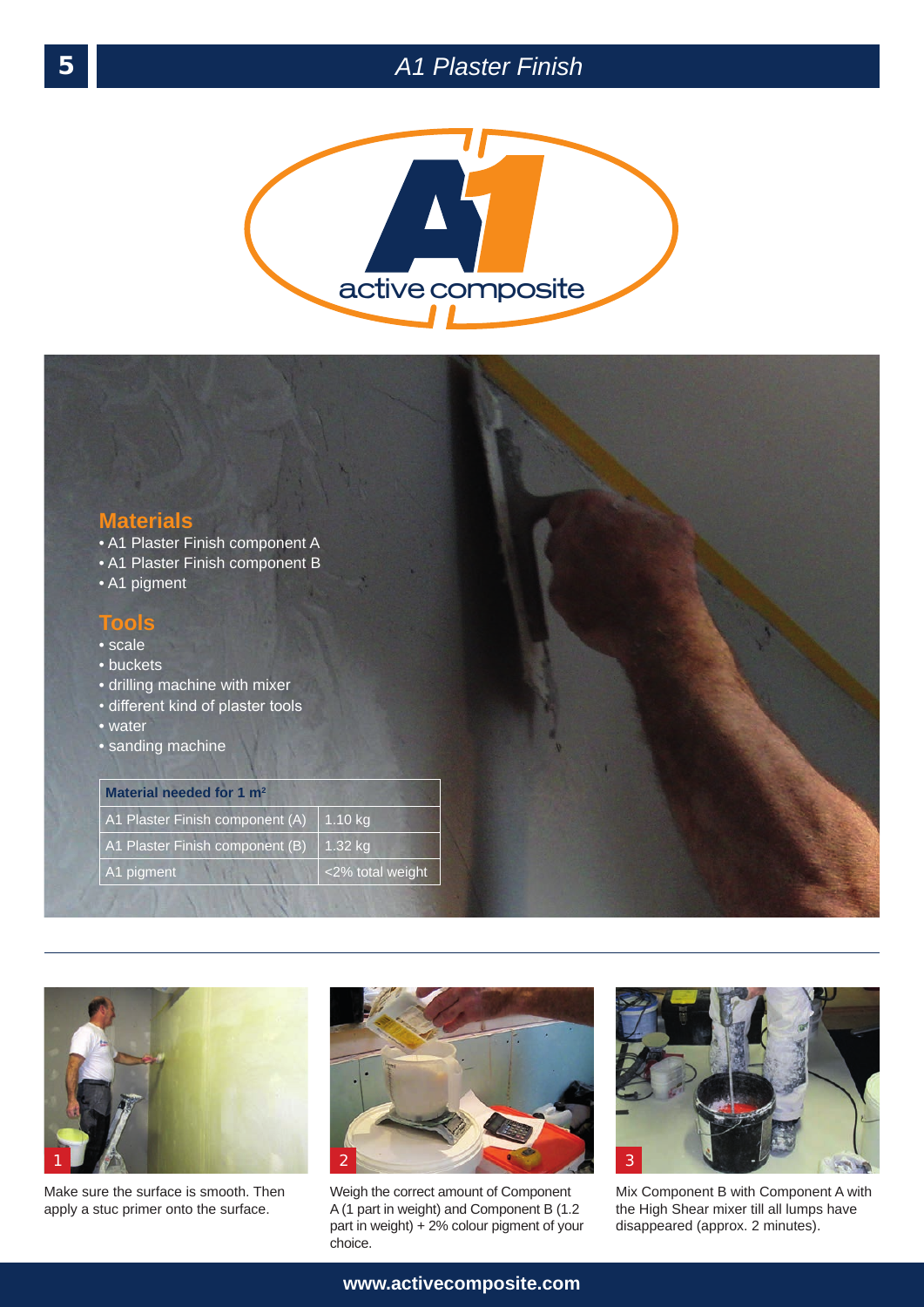## 5 *A1 Plaster Finish*





Apply a 1<sup>st</sup> layer of A1 Plaster Finish using a stucco and level it (approx. 1 mm thickness).



Use a stucco to create some structure (or any other tool) in the 1<sup>st</sup> A1 Plaster Finish layer. Processing time is max. 1 hour.



Result: 1st layer of A1 Plaster Finish. It's possible to scrape off the sharp upright edges...



… with a Chinese knife before the 1 hour curing time. This will save a lot of sanding.



After curing (approx. 1 hour) lightly sand the surface with P80 sandpaper.



Result after sanding the 1<sup>st</sup> layer. Directly after sanding, the 2<sup>nd</sup> layer of A1 Plaster Finish can be applied.



Mix a new quantity of A1 Plaster Finish and apply a  $2^{nd}$  layer onto the surface and level it. You can use the same or a different colour.



After curing (approx. 1 hour) sand the 2<sup>nd</sup> layer with P120 (fine) sandpaper until you have a smooth surface.



Result after sanding for the 2<sup>nd</sup> time.





Last step is to apply the A1 Sealer. Use a cloth or sponge. Apply A1 sealer, diluted with 30% of water, and immediately wipe out with a clean dry cloth. After drying repeat the process for 2<sup>nd</sup> layer.



Result of this surface finish. Of course, different colour shades are possible.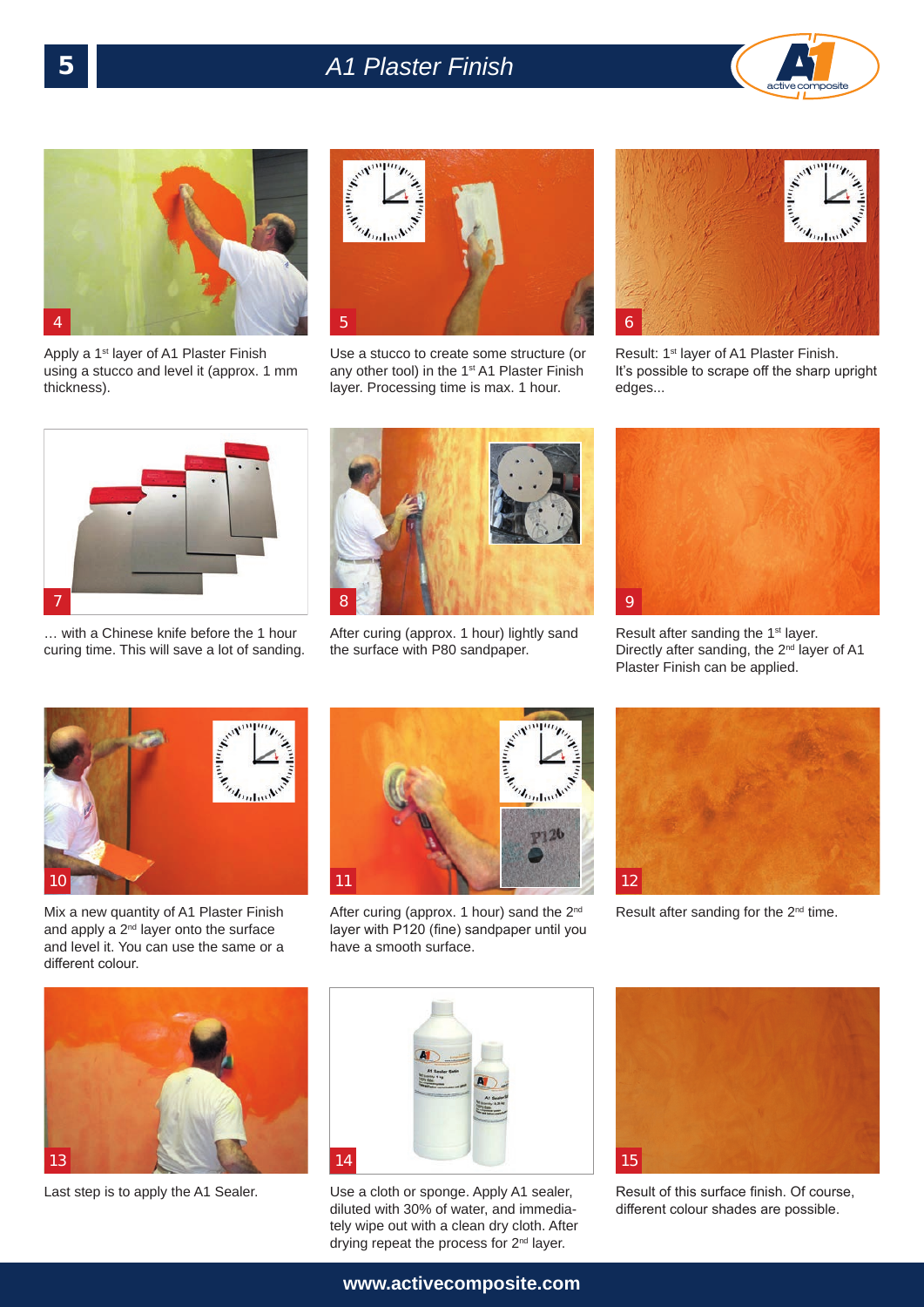

## 5 *A1 Plaster Finish*



## **Examples**